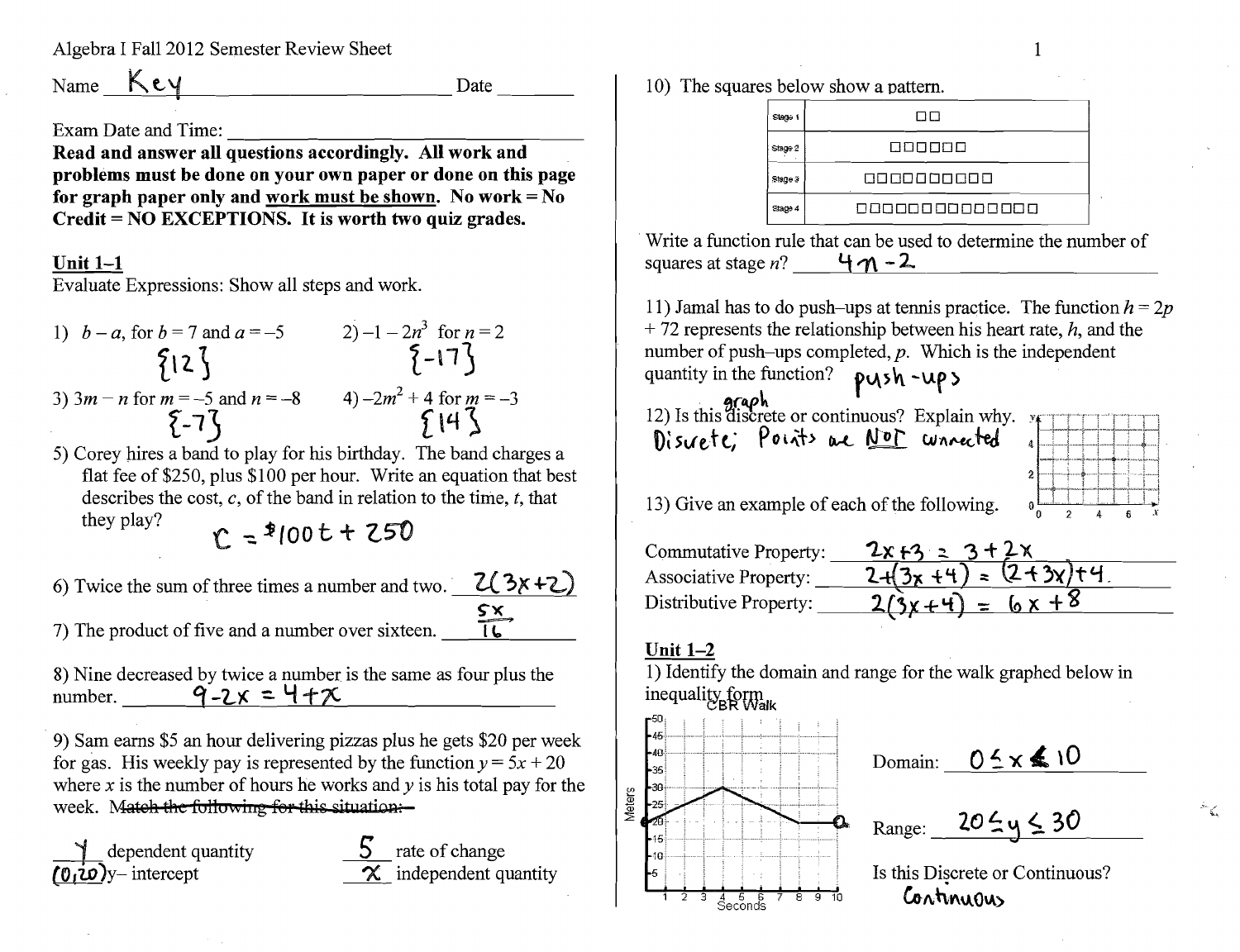

12) Which of the following

statements correctly translates into the equation  $y = 5x + 11$ ?

[A] Renting a surfboard at Bob's Surf Shack costs \$5 per hour.

[B] Renting a surfboard at Bob's Surf Shack costs \$11 per hour plus an initial fee of \$5.

 $[{\rm [C]}$ Renting a surfboard at Bob's Surf Shack costs \$11 for the first hour and \$5 for every additional hour.

[D] Renting a surfboard at Bob's Surf Shack costs \$5 per hour plus an initial fee of \$11.

13) Amy's Ice Cream charges \$2 for a scoop of ice cream plus \$0.75 for each topping. If Joe's total charge for a scoop of ice cream is \$3.50, write an equation that can be used to find out how many<br>toppings he bought.  $0.75x + 7 = 350$ toppings he bought.  $0.75 x + 2 = 3.50$ 

## Unit  $2-1$

1) Solve for w,  $A = 2(l+w)$   $W = \underline{A} - \underline{C}$ 

z. 2) Circle all of the equations that are linear.

$$
[A]f(x) = 3x^2 + 2x - 4[B] $f(x) = 3x + 7$  [C]  $f(x) = \frac{3}{x} - 5[D] $f(x) = 5$   
\n
$$
[E]6x + y = 3
$$
 [F]  $f(x) = 3$  [G]  $y = \frac{6}{x}$  [H]  $y = 2x + 1$$
$$

 $\begin{array}{c}\n\mathbf{C} \\
3 \\
\mathbf{C}\n\end{array}$ 3) Find the slope of the line going through the points  $(-2, 6)$  &  $(1, 3)$ .  $-$ 





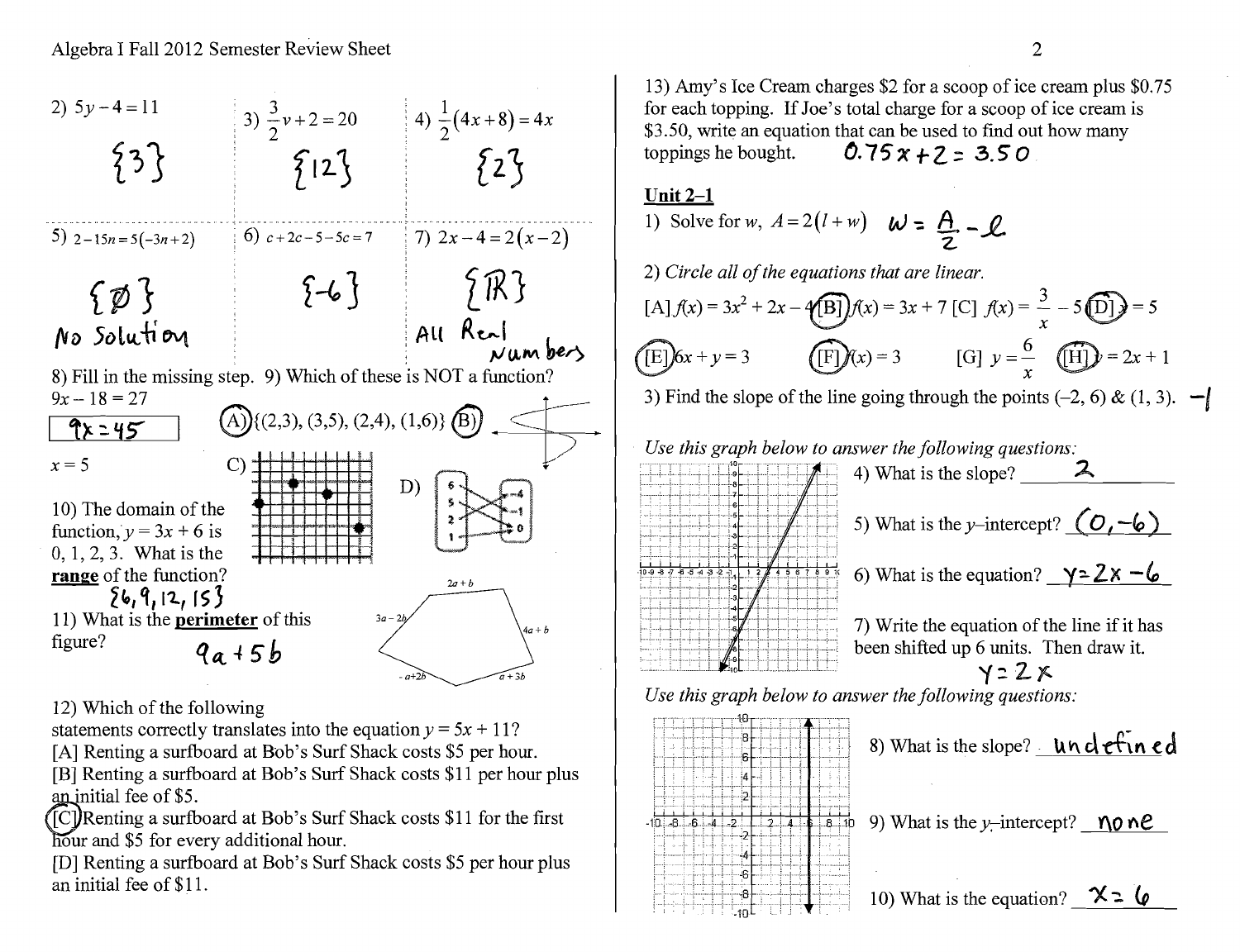Algebra I Fall 2012 Semester Review Sheet

11) Determine the *x* and *y*-intercepts of  $-x+5y=15$ . Make sure to write it correctly.  $\gamma$ - $int$ :  $(-15, 0)$   $y$ - $int$ .  $(0, 3)$ 

12) Clyde's Carpet Cleaners charged your parents a flat rate of \$25 plus a fee of \$75 for each room cleaned. Their bill was \$325. Write the equation and determine the slope of this function.

Equation:  $\frac{75x + 25 = 325}{15}$  Slope: 75

### Unit 2-2

1) Establish the slope and the y-intercept for this equation, 
$$
-2x + 6y = 24
$$
.  
\n $\mathbf{m} = \frac{1}{3}$   $\mathbf{y} - i\mathbf{m} + \mathbf{1} \quad \mathbf{0}_1 - 4$ 

2) Establish the slope and the *y*-intercept for this equation,  $y = 3$ .<br>  $m = 2e \cdot 0$   $y \cdot in + : (0,3)$ 

Graph the information

3) Graph the line with slope  $\frac{1}{2}$  that 3 passes through  $(-6, -3)$ . Label it A.

4) Graph the line with the slope of  $-\frac{3}{2}$ . and the y-int of  $(0, 4)$ . Label it B.

5) Graph  $x = 5$  Label it C.

6) Graph 
$$
y = \frac{1}{2}x - 3
$$
 and label it A.  
7) Graph  $y = -\frac{5}{4}x + 1$  and label it B.

8) Graph  $2x + 4y = -8$  and label it C.





9) Is this equation,  $-12x = 6y$  a direct variation? If so, label the constant of variation.  $Y \in S$   $k = -2$ 

10) Is this equation,  $5x - 6y = 2$  a direct variation? If so, label the constant of variation.  $N_0$ 

11) Suppose y varies directly as *x*, and  $y = 12$  when  $x = 5$ . Find y when  $x = 15$ . when *x* = 15. ~::

*Find the value ofx so that the function has the given value. Leave answers in IMPROPER FRACTION* 

 $f(x) = -6x+5$  g(x)=2x-3 *h*(x)= $-\frac{1}{2}x-7$ 

$$
12) f(3) = \underline{\hspace{1cm} -13 \hspace{0.02cm} 13 \hspace{0.02cm} g(7)} = \underline{\hspace{1cm} 11 \hspace{0.02cm} 14 \hspace{0.02cm} h(-6)} = \underline{\hspace{1cm} -4 \hspace{0.02cm} 14}
$$

15 Greg's Auto Repairs charges \$75 per hour for labor plus the cost of the broken parts. Mary's fan belt broke, and the parts for the new fan belt cost \$50. When she got her bill, she owed them \$275 for parts and labor. How many hours did Greg work on her car? .3 hr-s.

# Unit 3-1

2) Write a linear equation of the data given below.  $\forall s$  **2x+1** 

|  | $-$    |  |  |  |  |
|--|--------|--|--|--|--|
|  | $\sim$ |  |  |  |  |

3) Write an equation with the slope is 5 and y-intercept is  $(0, -7)$  $y = 5x - 1$ 4) Write an equation where the slope is  $-4$  and the point is at  $(1, 1)$   $\forall z$   $-4x + 5$ 

3